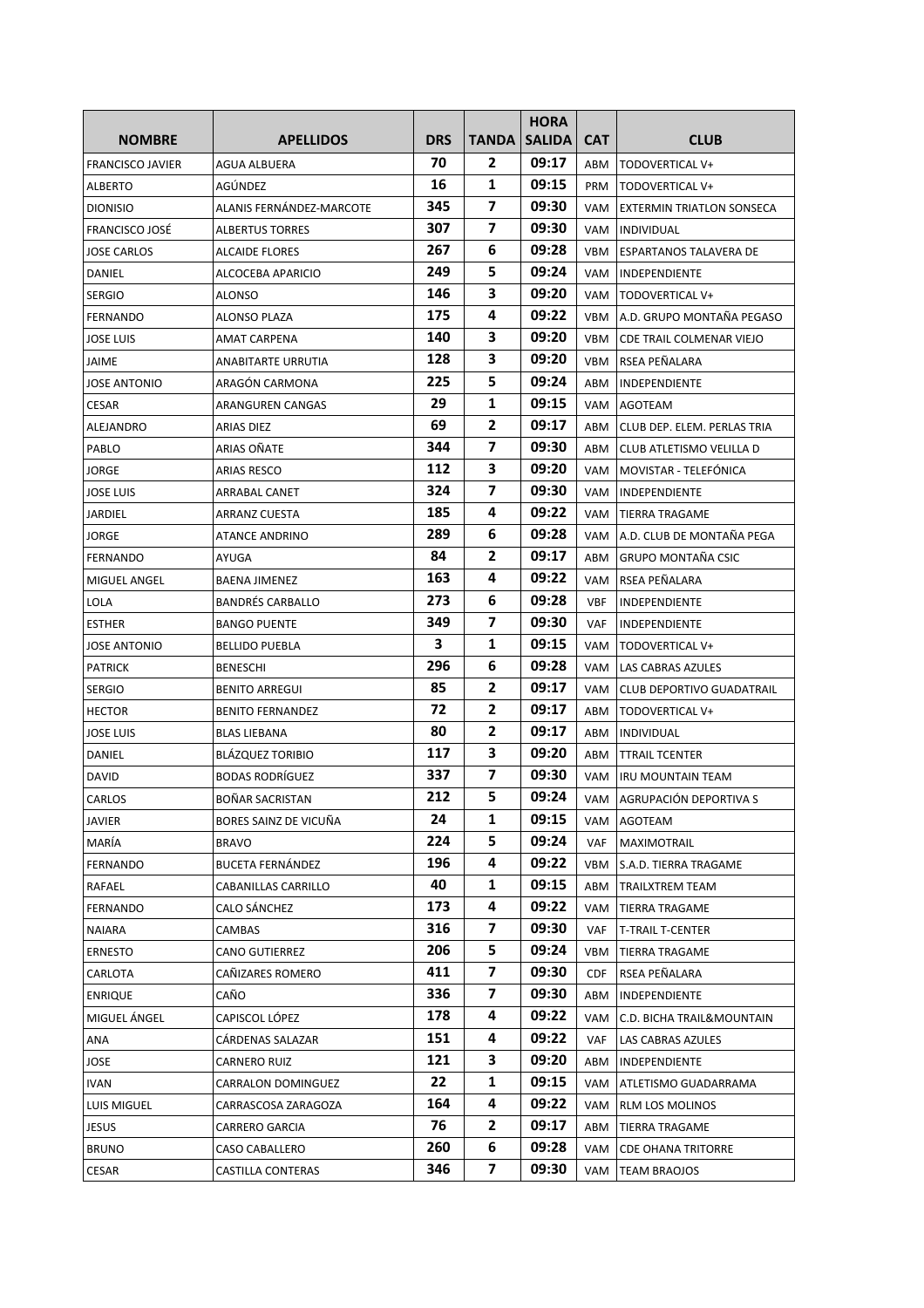| <b>NOELIA</b>         | CASTILLO VALLE            | 118 | 3              | 09:20 | ABF  | PAPA RUNNERS                    |
|-----------------------|---------------------------|-----|----------------|-------|------|---------------------------------|
| JAVIER                | CATALÁN AGUILAR           | 103 | 3              | 09:20 | VAM  | <b>CLUB TITANES DE CHINCHON</b> |
| <b>JOSE FRANCISCO</b> | <b>CEREZO PATO</b>        | 309 | $\overline{7}$ | 09:30 | VAM  | CLUB ALPINO MADRILEÑO           |
| <b>ISMAEL</b>         | <b>CHAVES BARBA</b>       | 199 | 4              | 09:22 | ABM  | TODOVERTICAL V+                 |
| RUBÉN                 | CHICO BODAS               | 208 | 5              | 09:24 | ABM  | C.M. MONVAL                     |
| JAVIER                | CHISVERT GONZÁLEZ         | 207 | 5              | 09:24 | ABM  | INDEPENDIENTE                   |
| RICARDO               | <b>CLAVER MISAS</b>       | 61  | $\mathbf{z}$   | 09:17 |      | VAM   PAPORROS-BTT              |
| <b>FRANCISCO</b>      | <b>CLAVER MISAS</b>       | 107 | 3              | 09:20 | VBM  | <b>CLUB DEPORTIVO PAPORROS</b>  |
| JAIME                 | COLLADO NOVOA             | 334 | $\overline{7}$ | 09:30 |      | VAM   DLC TRAIL TEAM            |
| <b>IVAN</b>           | CONDDO CONDE              | 126 | 3              | 09:20 | VAM  | ALKAYATA RIDERS                 |
| ALBERTO CONSUEGRA     | CONSUEGRA FERNÁNDEZ CAPEL | 217 | 5.             | 09:24 |      | ABM   INDIVIDUAL                |
| <b>JAVIER</b>         | CORBACHO GOMEZ            | 328 | 7              | 09:30 |      | VBM   INDEPENDIENTE             |
| RAFAEL                | COSCULLUELA PUEYO         | 200 | 4              | 09:22 |      | VBM   RSEA PEÑALARA             |
| <b>JUAN ANTONIO</b>   | CRISTOBAL GONZALEZ        | 343 | 7              | 09:30 | VAM  | CLUB ATLETISMO VELILLA D        |
| <b>FRANCISCO</b>      | CUESTA URBANO             | 51  | 2              | 09:17 | ABM  | INDEPENDIENTE                   |
| CELIA                 | <b>CUEVAS SIMON</b>       | 46  | 1              | 09:15 | ABF  | <b>TODO VERTICAL</b>            |
| DANIEL                | DE CASTRO PORTILLO        | 291 | 6              | 09:28 | ABM  | <b>RUNNERS TORREJON</b>         |
| JUAN                  | DE DIEGO GARCIA           | 78  | 2              | 09:17 | VAM  | INDIVIDUAL                      |
| <b>JOAQUIN</b>        | DE HARO HERNÁNDEZ         | 287 | 6              | 09:28 | VBM  | <b>TATARITOS RUNNING</b>        |
| JAVIER                | DE LA CRUZ GONZÁLEZ       | 214 | 5.             | 09:24 | VAM  | TRAIL COLMENAR VIEJO            |
| ANGEL                 | DE LA ENCARNACION MORENO  | 11  | 1              | 09:15 | VBM  | C.D.E. TODOVERTICAL             |
| LUNA                  | DE LA FUENTE SALA         | 412 | 7              | 09:30 | CDF. | TODOVERTICAL V+                 |
| <b>IGNACIO</b>        | DE LA GRANJA GALLEGO      | 147 | 3              | 09:20 | VBM  | TRAIL TCENTER                   |
| <b>FERNANDO</b>       | DE LA LLAVE RUBIO         | 170 | 4              | 09:22 | ABM  | <b>INDIVIDUAL</b>               |
| JON                   | DE LA MAZA ORTIZ          | 245 | 5              | 09:24 | ABM  | TODOVERTICAL V+                 |
| <b>IVAN</b>           | DE LOS SANTOS CID         | 132 | 3              | 09:20 | VAM  | A.D. GRUPO MONTAÑA PEGASO       |
| HUGO                  | DE PABLO GARCIA           | 17  | 1              | 09:15 | ABM  | FMM INDIVIDUAL                  |
| <b>SERGIO</b>         | DE TORRES MARTÍNEZ        | 60  | $\mathbf{2}$   | 09:17 |      | VAM A.D. GRUPO MONTAÑA PEGASO   |
| DANIEL                | DEL MORAL OLIVA           | 144 | 3              | 09:20 | VAM  | ALALPARDO RUNNING TEAM          |
| <b>MIGUEL</b>         | DEL OLMO BAUTISTA         | 55  | $\mathbf{z}$   | 09:17 |      | VAM   BAMBIS TRAIL              |
| PEDRO                 | DEL POZO COLMENERO        | 162 | 4              | 09:22 | VAM  | C.A. CUENCA DOLOMIA             |
| <b>GUSTAVO</b>        | DEL REAL CARDEÑA          | 299 | 6              | 09:28 |      | VBM   RUNNING AND TRAIL TEAM    |
| SERGIO                | DEL VISO GUIJARRO         | 404 | 2              | 09:17 | JNM  | TODOVERTICAL V+                 |
| DAVID                 | <b>DELGADO SANTOS</b>     | 350 | 7              | 09:30 | ABM  | A.D. GRUPO MONTAÑA PEGASO       |
| DANIEL                | DELSO                     | 197 | 4              | 09:22 | ABM  | INDEPENDIENTE                   |
| <b>HUGO</b>           | DÍAZ OLIAS                | 62  | 2              | 09:17 | ABM  | TIERRA TRAGAME                  |
| ADELA                 | DÍAZ ROMERA               | 215 | 5              | 09:24 | VAF  | TRAIL COLMENAR VIEJO            |
| EVA M                 | DOMÍNGUEZ ÁLVARO          | 176 | 4              | 09:22 | VAF  | ATLETISMO SAN SEBASTIÁN         |
| JAVIER                | DOMINGUEZ CALLE           | 8   | 1              | 09:15 | VAM  | GR2                             |
| JULEN                 | DORRONSORO                | 31  | 1              | 09:15 | PRM  | INDEPENDIENTE                   |
| VICTOR MANUEL         | DOVAL                     | 327 | 7              | 09:30 | ABM  | <b>T-TRAIL T-CENTER</b>         |
| DANIEL                | ELORZ RUIZ                | 401 | 2              | 09:17 | JNM  | INDEPENDIENTE                   |
| <b>JOSE LUIS</b>      | ESCALERA ALAEZ            | 161 | 4              | 09:22 | VAM  | <b>CALIPOS DE TERNERA</b>       |
| JESÚS                 | ESPAÑA SUAREZ             | 268 | 6              | 09:28 | VAM  | PEAK TRAIL ACADEMY              |
| FATIMA                | ESPINOSA HERNANZ          | 244 | 5              | 09:24 | VAF  | CABRERA TRAIL                   |
| MANUEL                | ESTÉVEZ ÁLVAREZ           | 278 | 6              | 09:28 | VBM  | TODOVERTICAL V+                 |
| FRANCISCO JAVIER      | FARFÁN CONTRERAS          | 104 | 3              | 09:20 | ABM  | DEP. ELEMENTAL TRAILXTREM       |
| CARLOS                | FC                        | 67  | $\mathbf{2}$   | 09:17 | ABM  | TIERRA TRAGAME                  |
| <b>JUAN PEDRO</b>     | FEREZ TEJEDA              | 129 | 3              | 09:20 | VAM  | CABRERA TRAIL                   |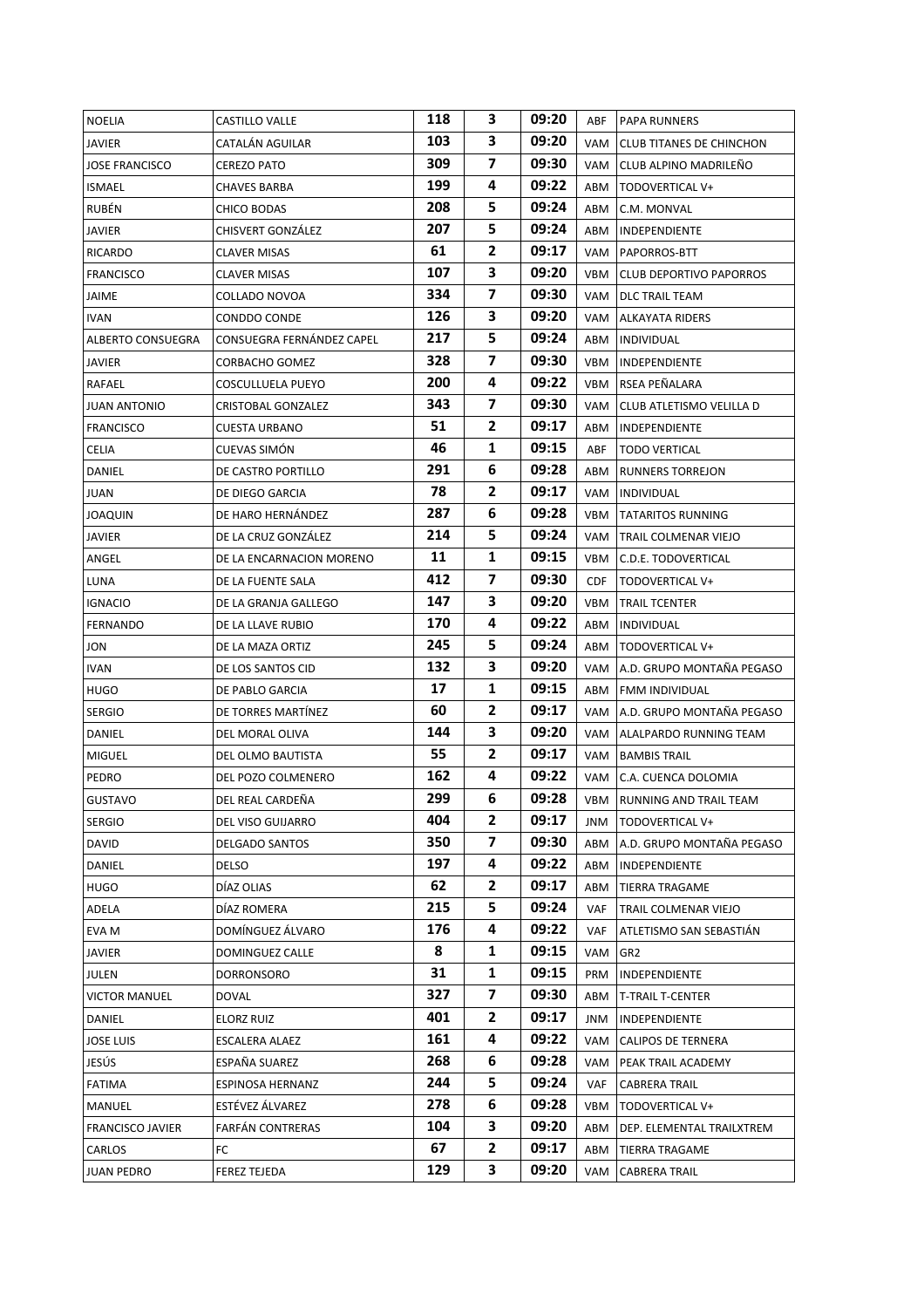| <b>DIEGO</b>            | FERNÁNDEZ                | 403          | 2                       | 09:17 | JNM | INDEPENDIENTE                   |
|-------------------------|--------------------------|--------------|-------------------------|-------|-----|---------------------------------|
| FERNANDO                | FERNÁNDEZ                | 252          | 6                       | 09:28 | VAM | <b>INDIVIDUAL</b>               |
| ALVARO                  | <b>FERNANDEZ ARRIETA</b> | 227          | 5                       | 09:24 | VBM | CDE MIACUM LAS ROZAS            |
| <b>RODRIGO</b>          | FERNÁNDEZ CAMACHO        | 142          | 3.                      | 09:20 | VAM | INDEPENDENT                     |
| <b>RUBEN</b>            | <b>FERNANDEZ CASO</b>    | 119          | 3                       | 09:20 | VAM | BANDOLEROS DE GUADARRA          |
| <b>MARCOS</b>           | FERNÁNDEZ PAZ            | 232          | 5                       | 09:24 | VAM | <b>TRAILXTREM TEAM</b>          |
| <b>JOSÉ IGNACIO</b>     | FERNÁNDEZ SORIA          | 180          | 4                       | 09:22 | VBM | TIERRA TRAGAME                  |
| RUBÉN                   | <b>FERRER FERRERO</b>    | 325          | 7                       | 09:30 | VAM | MÁXIMO TRAIL                    |
| ARTURO                  | FORMARIZ POMBO           | 102          | 3                       | 09:20 | VAM | <b>CNT BARAJAS</b>              |
| <b>JUAN MIGUEL</b>      | <b>FRIGOLA SANCHEZ</b>   | 193          | 4                       | 09:22 |     | VAM ALALPARDO RUNNING TEAM      |
| CARLOS                  | GALERA DÍEZ              | $\mathbf{1}$ | 1                       | 09:15 |     | VAM AGOTEAM - RSEA PEÑALARA     |
| ALEJANDRO               | <b>GALIANO SALAZAR</b>   | 347          | $\overline{ }$          | 09:30 | VAM | ALKAYATA RIDERS                 |
| <b>EUGENIO</b>          | GALLEGO GARCIA           | 152          | 4                       | 09:22 | ABM | SIRIUS CLUB                     |
| <b>TOMAS</b>            | <b>GALLEGO RAMIREZ</b>   | 210          | 5.                      | 09:24 |     | VAM ALALPARDO RUNNING TEAM      |
| <b>CARLOS MIGUEL</b>    | GALLEGO RODRÍGUEZ        | 79           | 2                       | 09:17 | ABM | <b>MUDOS TRAIL</b>              |
| <b>VICTOR MANUEL</b>    | GAMEZ MORALES            | 141          | 3                       | 09:20 | VAM | NAVATRAIL                       |
| VIDAL                   | GAMONAL RODRÍGUEZ        | 330          | 7                       | 09:30 | VBM | C.A. CUENCA DOLOMIA             |
| <b>JAVIER</b>           | GARCIA                   | 139          | 3                       | 09:20 | VAM | <b>INDEPENDIENTE</b>            |
| DAVID                   | GARCIA ARANDA            | 165          | 4                       | 09:22 | VAM | RUNNING LOS MOLINOS GET         |
| <b>JOSE IGNACIO</b>     | <b>GARCIA FERNANDEZ</b>  | 243          | 5                       | 09:24 | VAM | INDEPENDIENTE                   |
| DAVID                   | GARCIA FUENTES           | 247          | 5                       | 09:24 | ABM | <b>INDEPENDIENTE</b>            |
| <b>FRANCISCO JOSE</b>   | GARCÍA MAESTRE           | 125          | 3                       | 09:20 | VAM | <b>INDEPENDIENTE</b>            |
| <b>MIGUEL</b>           | GARCÍA MARTINEZ          | 218          | 5                       | 09:24 | ABM | <b>CLUB MARATHON ARANJUEZ</b>   |
| ALEJANDRO               | GARCÍA MASIÁ             | 181          | 4                       | 09:22 | VAM | <b>INDEPENDIENTE</b>            |
| <b>OSCAR</b>            | GARCÍA MERODIO           | 135          | 3                       | 09:20 | VAM | DENDRO COMUNIDAD TRAIL          |
| <b>IVAN</b>             | GARCIA NAVARRO           | 226          | 5                       | 09:24 | VAM | AGOTEAM                         |
| MARÍA GEMA              | GARCÍA ORTIZ             | 318          | 7                       | 09:30 | VAF | <b>INDEPENDIENTE</b>            |
| <b>EUGENIO</b>          | GARCIA-ARANDA ROJAS      | 311          | 7                       | 09:30 | VBM | RSEA PEÑALARA                   |
| <b>ROBERTO</b>          | <b>GARRIDO MARTINEZ</b>  | 108          | 3                       | 09:20 | ABM | <b>INDEPENDIENTE</b>            |
| <b>MIGUEL</b>           | GARRIDO ROMERO           | 136          | 3                       | 09:20 | VAM | <b>TIERRA TRAGAME</b>           |
| <b>ISAAC</b>            | GIL GARCIA               | 192          | 4                       | 09:22 | VAM | <b>DLC</b>                      |
| DANIEL                  | GODINO MUNCHARAZ         | 333          | $\overline{\mathbf{z}}$ | 09:30 |     | ABM TIERRA TRAGAME              |
| JORGE                   | GÓMEZ HERMOSEL           | 402          | 2                       | 09:17 | JNM | INDEPENDIENTE                   |
| <b>FRANCISCO JAVIER</b> | GOMEZ HERNANDO           | 74           | 2                       | 09:17 | VAM | DENDRO COMUNIDAD TRAIL          |
| ALVARO                  | GOMEZ MAYO               | 236          | 5                       | 09:24 | VAM | <b>RUNNING AND TRAIL</b>        |
| SORAYA                  | GOMEZ NAVARRO            | 43           | 1                       | 09:15 | VAF | AGOTEAM                         |
| RONY                    | GOMEZ PAYO               | 13           | 1                       | 09:15 | VAM | DENDRO COMUNIDAD TRAIL          |
| <b>MIGUEL</b>           | GONZÁLEZ                 | 241          | 5                       | 09:24 | VAM | INDEPENDIENTE                   |
| IÑAKI                   | GONZÁLEZ ARIAS           | 65           | 2                       | 09:17 | ABM | AMURRIO TRAIL TALDEA            |
| <b>JOSE ALBERTO</b>     | GONZALEZ CARPINTERO      | 14           | 1                       | 09:15 | VAM | <b>LEON TRAIL</b>               |
| MARIA                   | GONZALEZ GARCIA          | 194          | 4                       | 09:22 | VAF | ALALPARDO RUNNING TEAM          |
| ANTONIO                 | <b>GONZALEZ MAHILLO</b>  | 111          | 3                       | 09:20 | VAM | TIERRA TRAGAME                  |
| GERARDO                 | GONZÁLEZ SANZ            | 183          | 4                       | 09:22 | VAM | INDEPENDIENTE                   |
| DANI                    | GRANADOS ORTEGA          | 127          | 3                       | 09:20 | VBM | A. D. SAMBURIEL                 |
| <b>JOSE LUIS</b>        | GRANIZO GALA             | 27           | 1                       | 09:15 | VBM | TODOVERTICAL V+                 |
| <b>JOANNA</b>           | GUILLÉN VALERA           | 195          | 4                       | 09:22 | ABF | TTRAIL-TCENTER                  |
| RAUL                    | <b>HERAS MARTIN</b>      | 66           | 2                       | 09:17 | ABM | AMIGOS DE PANTACAS              |
| <b>FRANCISCO MIGUEL</b> | HERNANDEZ GARCIA         | 155          | 4                       | 09:22 | VAM | INDEPENDIENTE                   |
| JAVIER                  | HERNANDO DE LEMA         | 4            | $\mathbf{1}$            | 09:15 |     | ABM   TODOVERTICAL V+ EVORUNNER |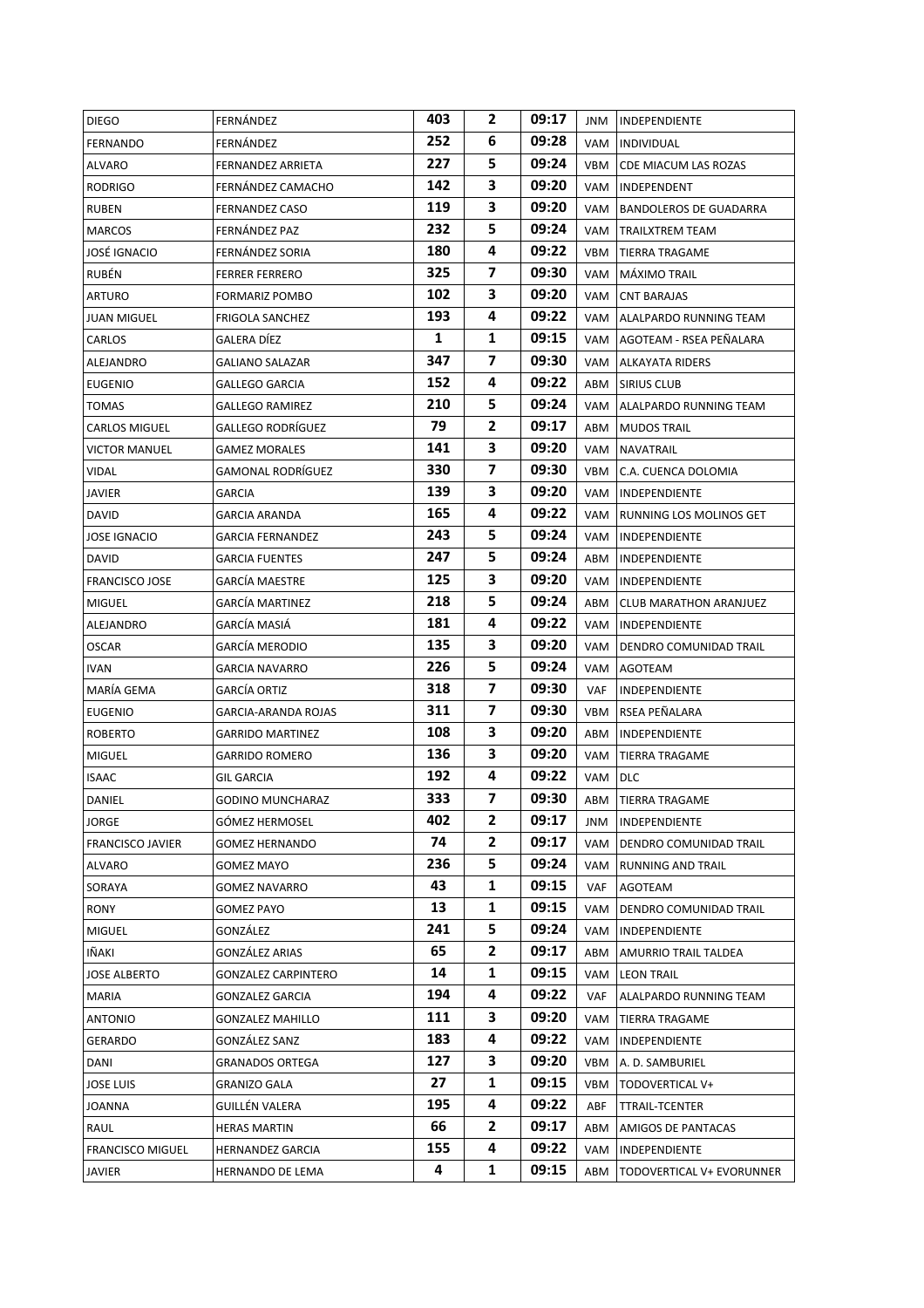| <b>ALBERTO</b>        | <b>HERRERA CONDADO</b>      | 223 | 5              | 09:24 |     | VAM GRUPO CANDELARIENSE DE    |
|-----------------------|-----------------------------|-----|----------------|-------|-----|-------------------------------|
| <b>DAVID</b>          | HERRERA ESPADIÑA            | 130 | 3              | 09:20 | VAM | TODOVERTICAL V+               |
| JOSÉ LUIS             | <b>HERRERA FAJES</b>        | 246 | 5              | 09:24 | ABM | TODOVERTICAL V+               |
| <b>IGNACIO</b>        | HIDALGO BEJARANO            | 255 | 6              | 09:28 | ABM | <b>INDIVIDUAL</b>             |
| JUANJO                | <b>HORRILLO</b>             | 335 | 7              | 09:30 | VAM | INDEPENDIENTE                 |
| <b>IVAN</b>           | <b>HOYAL CUEVAS</b>         | 63  | $\mathbf{2}$   | 09:17 | VAM | <b>BANDOLEROS-IRUTEAM</b>     |
| JOSÉ IGNACIO          | <b>HUELVES BRAVO</b>        | 171 | 4              | 09:22 | VBM | A.D. SAMBURIEL                |
| <b>ALBERTO</b>        | IBÁÑEZ IBÁÑEZ               | 115 | 3              | 09:20 | ABM | <b>TODOVERTICAL</b>           |
| <b>ANTONIO</b>        | IBAÑEZ LOPEZ                | 293 | 6              | 09:28 | VAM | TIERRA TRAGAME                |
| JOSE                  | <b>IRUROZQUI SOTO</b>       | 5   | 1              | 09:15 | VAM | <b>IRU MOUNTAIN</b>           |
| LEON                  | IZUZQUIZA LENZE             | 202 | 5              | 09:24 | VAM | INDEPENDIENTE                 |
| JESÚS MANUEL          | JIMÉNEZ ESTEBAN             | 222 | 5              | 09:24 | VBM | <b>TIERRA TRAGAME</b>         |
| MANUEL                | JIMENEZ RIVERA              | 28  | 1              | 09:15 | VBM | <b>BANDOLEROS DE GUADARRA</b> |
| <b>DAVID</b>          | JIMÉNEZ VÁZQUEZ             | 340 | 7              | 09:30 | VAM | GRUPO DE MONTAÑA PLACAX       |
| SINTIJA               | KLEINA                      | 308 | $\overline{7}$ | 09:30 | VAF | <b>INDIVIDUAL</b>             |
| JAVIER                | LAZARO CALLEJA              | 310 | 7              | 09:30 | VAM | CLUB ALPINO MADRILEÑO         |
| JORGE                 | <b>LEAL ARIAS</b>           | 59  | $\mathbf{2}$   | 09:17 |     | VAM   INDEPENDIENTE           |
| <b>ITZIAR</b>         | LEDESMA                     | 257 | 6              | 09:28 | ABF | <b>INDIVIDUAL</b>             |
| ASIER                 | LEJARRETA SANTOS            | 52  | 2              | 09:17 | VAM | <b>TIERRA TRAGAME</b>         |
| <b>FERNANDO</b>       | LENS PARDO                  | 262 | 6              | 09:28 |     | VAM   TIERRA TRAGAME          |
| <b>MIGUEL</b>         | LIEBANA BLANCO              | 348 | $\overline{7}$ | 09:30 |     | VAM   INDIVIDUAL              |
| <b>ANTONIO</b>        | LÓPEZ DE LA TORRE RODRÍGUEZ | 326 | 7              | 09:30 | VBM | A.D. GRUPO MONTAÑA PEGASO     |
| <b>JOSE MANUEL</b>    | LOPEZ LLORENTE              | 23  | 1              | 09:15 | VAM | RSEA PEÑALARA                 |
| EDUARDO               | LÓPEZ PEHSE                 | 106 | 3              | 09:20 | VAM | TODO VERTICAL V+              |
| DAVID                 | <b>LOPEZ PEREZ</b>          | 297 | 6              | 09:28 | VAM | TODOVERTICAL V+               |
| <b>JOSE MANUEL</b>    | LOPEZ SANCHEZ               | 75  | 2              | 09:17 | VAM | INDEPENDIENTE                 |
| MARIA DEL CARMEN      | LOPEZ SOLA                  | 228 | 5.             | 09:24 | VAF | <b>T-TRAIL T-CENTER</b>       |
| PAULA                 | LÓPEZ SOLANCE               | 410 | 7              | 09:30 | CDF | <b>TIERRA TRAGAME</b>         |
| ALBERTO               | LOZANO ARAGONÉS             | 58  | $\mathbf{2}$   | 09:17 | ABM | A.D. GRUPO MONTAÑA PEGASO     |
| PEDRO                 | LOZANO BRANGER              | 167 | 4              | 09:22 | VBM | INDEPENDIENTE                 |
| GERMÁN                | LUCAS ARENAS                | 263 | 6              | 09:28 | VAM | RSEA PEÑALARA                 |
| PABLO                 | MACHUCA JANINI              | 258 | 6              | 09:28 |     | VBM INDIVIDUAL                |
| ISMAEL                | <b>MADIROLAS MAHOU</b>      | 209 | 5.             | 09:24 | ABM | MAJALASNA                     |
| <b>IONEL CRISTIAN</b> | MANOLE                      | 6   | 1              | 09:15 | ABM | CDE PERLAS TRIATLON COLME     |
| MIGUEL ÁNGEL          | MARIANA                     | 314 | 7              | 09:30 | VAM | DENDRO                        |
| ANUSKA                | <b>MARIANO MARTÍN</b>       | 261 | 6              | 09:28 | VAF | INDEPENDIENTE                 |
| JAVIER                | MARQUINA NAVARRO            | 187 | 4              | 09:22 | ABM | INDEPENDIENTE                 |
| DANIEL                | <b>MARTIN CRISTOBAL</b>     | 109 | 3              | 09:20 | VAM | TRAIL RUNNING SIERRA          |
| DAVID                 | MARTÍN DE VIDALES VALENTÍN  | 113 | 3              | 09:20 | VAM | MÁXIMO TRAIL                  |
| JUAN JOSÉ             | MARTÍN FERNÁNDEZ            | 229 | 5              | 09:24 | VBM | TODOVERTICAL V+               |
| MIGUEL ANGEL          | <b>MARTIN GARCIA</b>        | 300 | 6              | 09:28 | VAM | RSEA PEÑALARA                 |
| ÁLVARO                | MARTÍN GONZALEZ             | 182 | 4              | 09:22 | PRM | TODOVERTICAL V+               |
| DAVID                 | MARTIN IBAÑEZ               | 290 | 6              | 09:28 | VAM | TIERRA TRAGAME                |
| ANTONIO               | MARTIN MARTIN               | 10  | 1              | 09:15 | VAM | AGOTEAM                       |
| ALFREDO               | MARTIN MORALEDA             | 317 | 7              | 09:30 | VAM | RSEA PEÑALARA                 |
| MARCOS                | <b>MARTIN MOSTEYRIN</b>     | 186 | 4              | 09:22 | VAM | <b>BOX001 RUNMANIAK</b>       |
| FRANCISCO JOSE        | MARTÍN NAVARRO              | 332 | 7              | 09:30 | VAM | CLUB ESCALADORES DEL PIRIN    |
| IVAN                  | <b>MARTIN RESUELA</b>       | 156 | 4              | 09:22 | VAM | <b>MAXIMO TRAIL</b>           |
| <b>JUAN ANTONIO</b>   | <b>MARTIN RONCERO</b>       | 64  | 2              | 09:17 |     | VBM   TODOVERTICAL V+         |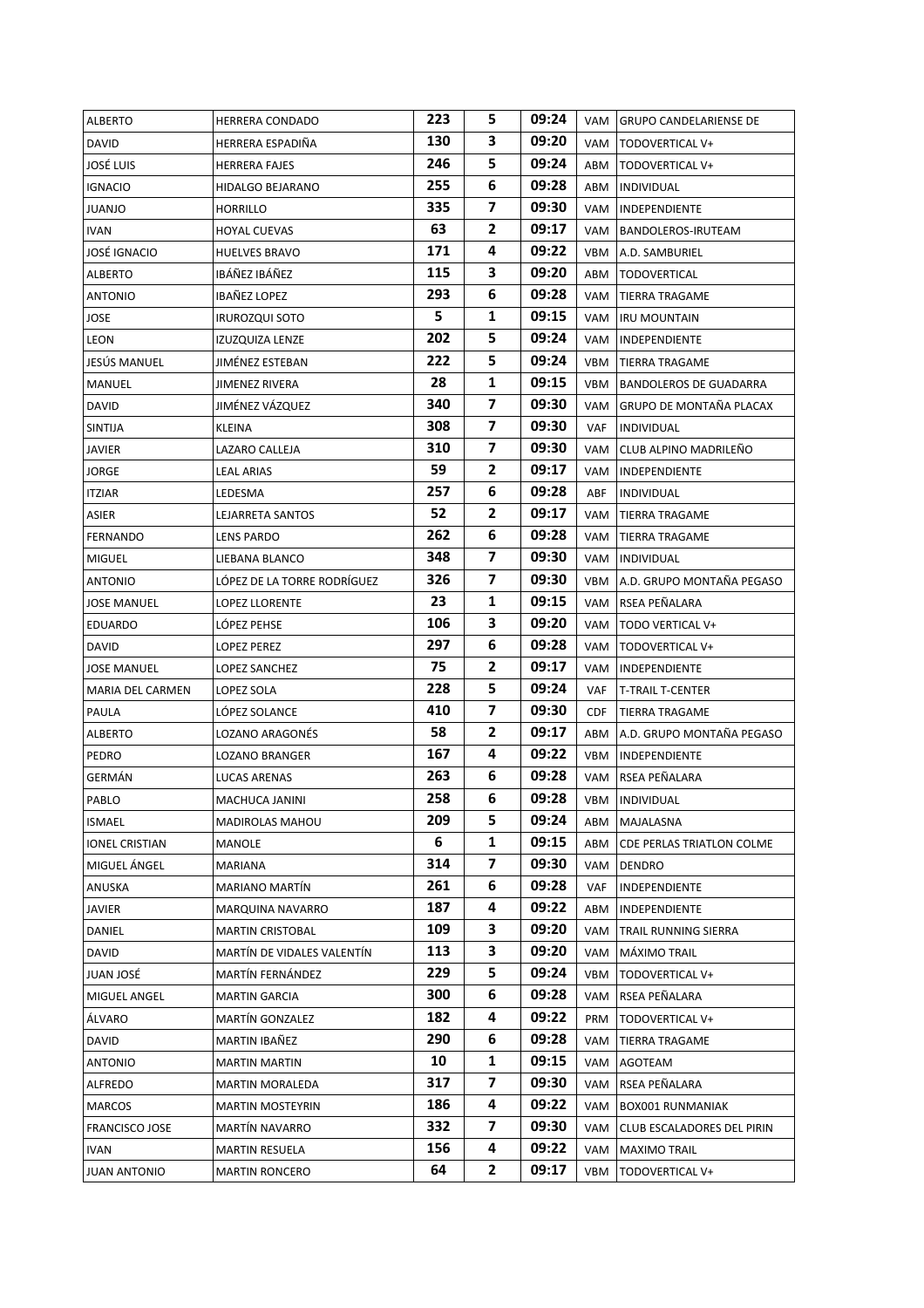| ANA                   | <b>MARTIN SILVA</b>         | 407            | 2              | 09:17 | JNF        | <b>INDEPENDIENTE</b>          |
|-----------------------|-----------------------------|----------------|----------------|-------|------------|-------------------------------|
| <b>MARIO</b>          | <b>MARTIN-ROMO CULEBRAS</b> | 134            | 3              | 09:20 | VAM        | <b>TIERRA TRAGAME</b>         |
| PEGGY                 | MARTINELLO                  | 303            | $\overline{7}$ | 09:30 | ABF        | INDEPENDIENTE                 |
| ALFREDO               | <b>MARTINEZ ARIAS</b>       | 101            | 3              | 09:20 | VAM        | DENDRO COMUNIDAD TRAIL        |
| JAIME                 | MARTINEZ CARRACEDO          | 191            | 4              | 09:22 | ABM        | TODOVERTICAL V+               |
| <b>FRANCISCO</b>      | MARTINEZ FERNANDEZ          | $\overline{7}$ | 1              | 09:15 | VBM        | ALALPARDO RUNNING TEAM        |
| JORGE                 | MARTINEZ HERNANDEZ          | 53             | $\mathbf{2}$   | 09:17 | ABM        | <b>TIERRA TRAGAME</b>         |
| ABRAHAN               | MARTÍNEZ LURUEÑA            | 149            | 3              | 09:20 | VAM        | <b>RUNNERS DE PUEBLO</b>      |
| ANTONIO               | <b>MARTINEZ RODRIGUEZ</b>   | 295            | 6              | 09:28 | VBM        | <b>TIERRA TRAGAME</b>         |
| <b>JOSE ALBERTO</b>   | <b>MARTINEZ SANCHEZ</b>     | 319            | 7              | 09:30 | VAM        | R.S.E.A. PEÑALARA             |
| ÁLVARO                | MARTÍNEZ SÁNCHEZ            | 405            | $\mathbf{2}$   | 09:17 | JNM        | TODOVERTICAL V+               |
| JORGE                 | <b>MARTINEZ TOJAR</b>       | 56             | $\mathbf{2}$   | 09:17 | PRM        | <b>INDEPENDIENTE</b>          |
| CARLOS                | <b>MATEOS LOPEZ</b>         | 20             | 1              | 09:15 | VBM        | TODOVERTICAL V+               |
| JAVIER                | <b>MAZARIAS MATEY</b>       | 166            | 4              | 09:22 | VAM        | TIERRA TRAGAME                |
| PEDRO PABLO           | <b>MENCHERO SANCHEZ</b>     | 54             | 2              | 09:17 | VAM        | <b>TRIJOTE</b>                |
| <b>ARIEL HUMBERTO</b> | MENDOZA CCORAHUA            | 35             | 1              | 09:15 | PRM        | <b>INDEPENDIENTE</b>          |
| <b>IGNACIO</b>        | MINGUEZ BENEDITO            | 321            | $\overline{ }$ | 09:30 |            | VAM   INDIVIDUAL              |
| <b>ISRAEL</b>         | MOLINA DIAZ                 | 160            | 4              | 09:22 | VAM        | <b>DENDRO</b>                 |
| JAVIER                | MOLINERO SÁNCHEZ            | 177            | 4              | 09:22 | VBM        | C.D. BICHA TRAIL&MOUNTAIN     |
| <b>BORJA</b>          | MONTALBAN DÍAZ              | 39             | 1              | 09:15 | ABM        | INDIVIDUAL                    |
| <b>GUILLERMO</b>      | <b>MONTERO</b>              | 133            | 3              | 09:20 | ABM        | <b>CLUB MARATHON ARANJUEZ</b> |
| LUIS ÁNGEL            | MONTERRUBIO ALVAREZ         | 301            | 7              | 09:30 | VAM        | ALPINO MONTAÑA PALENTINA      |
| SUSANA                | <b>MONTORO MORENO</b>       | 269            | 6              | 09:28 | <b>VAF</b> | BIKILAMANJARO                 |
| JESUS                 | <b>MONTORO VITORES</b>      | 312            | 7              | 09:30 | VAM        | A.D. SAMBURIEL                |
| <b>DAVID</b>          | <b>MORA SERRANO</b>         | 30             | 1              | 09:15 | ABM        | TODOVERTICAL V+               |
| JESUS                 | MORANTE DEL VISO            | 83             | 2              | 09:17 | ABM        | SSREYESCLINICAMENORCA-IR      |
| LUIS ALBERTO          | <b>MORENO ROSA</b>          | 154            | 4              | 09:22 | VAM        | <b>TTRAIL TCENTER</b>         |
| <b>MARIO</b>          | <b>MORENO SANCHEZ</b>       | 341            | 7              | 09:30 | ABM        | CDE BYM RUNNING BUENAVISTA    |
| MARIA LUISA           | MORENO VILLAESCUSA          | 298            | 6              | 09:28 | VAF        | PLAN2FIT                      |
| CARLOS                | MUÑOZ GONZÁLEZ              | 284            | 6              | 09:28 | VBM        | <b>HORCAJO A FUEGO</b>        |
| <b>NACHO</b>          | MUÑOZ PÉREZ                 | 406            | 2              | 09:17 | JNM        | TRAILXTREM TEAM               |
| PEPE                  | MUÑOZ SÁNCHEZ               | $\mathbf{2}$   | $\mathbf{1}$   | 09:15 | ABM        | <b>VIRIATO TERRA</b>          |
| VÍCTOR                | MURILLO MARTÍN              | 216            | 5.             | 09:24 | ABM        | TRAIL RUNNING SIERRA          |
| <b>HECTOR</b>         | NAVACERRADA GONZALEZ        | 234            | 5.             | 09:24 | VAM        | <b>RUNNERS TORREJON</b>       |
| <b>JOSE MARIA</b>     | <b>NEILA ALEGRE</b>         | 213            | 5              | 09:24 | VAM        | LAS CABRAS AZULES             |
| HUGO                  | NÚÑEZ GONZÁLEZ              | 41             | 1              | 09:15 | ABM        | INDEPENDIENTE                 |
| IVÁN                  | OJEDA LÓPEZ                 | 313            | $\overline{7}$ | 09:30 | VAM        | CD MÁXIMO TRAIL               |
| IVÁN ALBERTO          | OLIT MORENO                 | 143            | 3              | 09:20 | ABM        | <b>CLUB MOUNTAIN NOROESTE</b> |
| JAIME                 | OLIVARES PEREIRA            | 26             | 1              | 09:15 | VAM        | TIERRA TRAGAME - BANDO        |
| ARANTXA               | ORTEGA DE MUES              | 338            | $\overline{7}$ | 09:30 | VAF        | AGRUPACION DEPORTIVA SAN      |
| <b>FRANCISCO</b>      | ORTEGA GARCIA               | 36             | 1              | 09:15 | VBM        | TIERRA TRAGAME                |
| RICARDO               | ORTEGA REQUENA              | 18             | 1              | 09:15 | PRM        | TODOVERTICAL V+               |
| CRISTINA              | PALOMO DE DON PABLO         | 211            | 5              | 09:24 | <b>VAF</b> | AGRUPACIÓN DEPORTIVA S        |
| SANTIAGO              | PANIZO TIERNO               | 124            | 3              | 09:20 | VAM        | VG RUNNING                    |
| ALVARO                | PAREDES                     | 282            | 6              | 09:28 | VAM        | TEAM BRAOJOS                  |
| <b>LUIS</b>           | PAREDES PÉREZ               | 105            | 3              | 09:20 | VBM        | DENDRO COMUNIDAD TRAIL        |
| MARIO                 | PASTOR GARCIA               | 237            | 5              | 09:24 | VAM        | <b>CALIPOS</b>                |
| <b>NURIA</b>          | PASTOR PÉREZ                | 238            | 5              | 09:24 | <b>VAF</b> | <b>TTRAIL TCENTER</b>         |
| ALFREDO               | PASTOR VALLE                | 248            | 5              | 09:24 | VBM        | TODOVERTICAL V+               |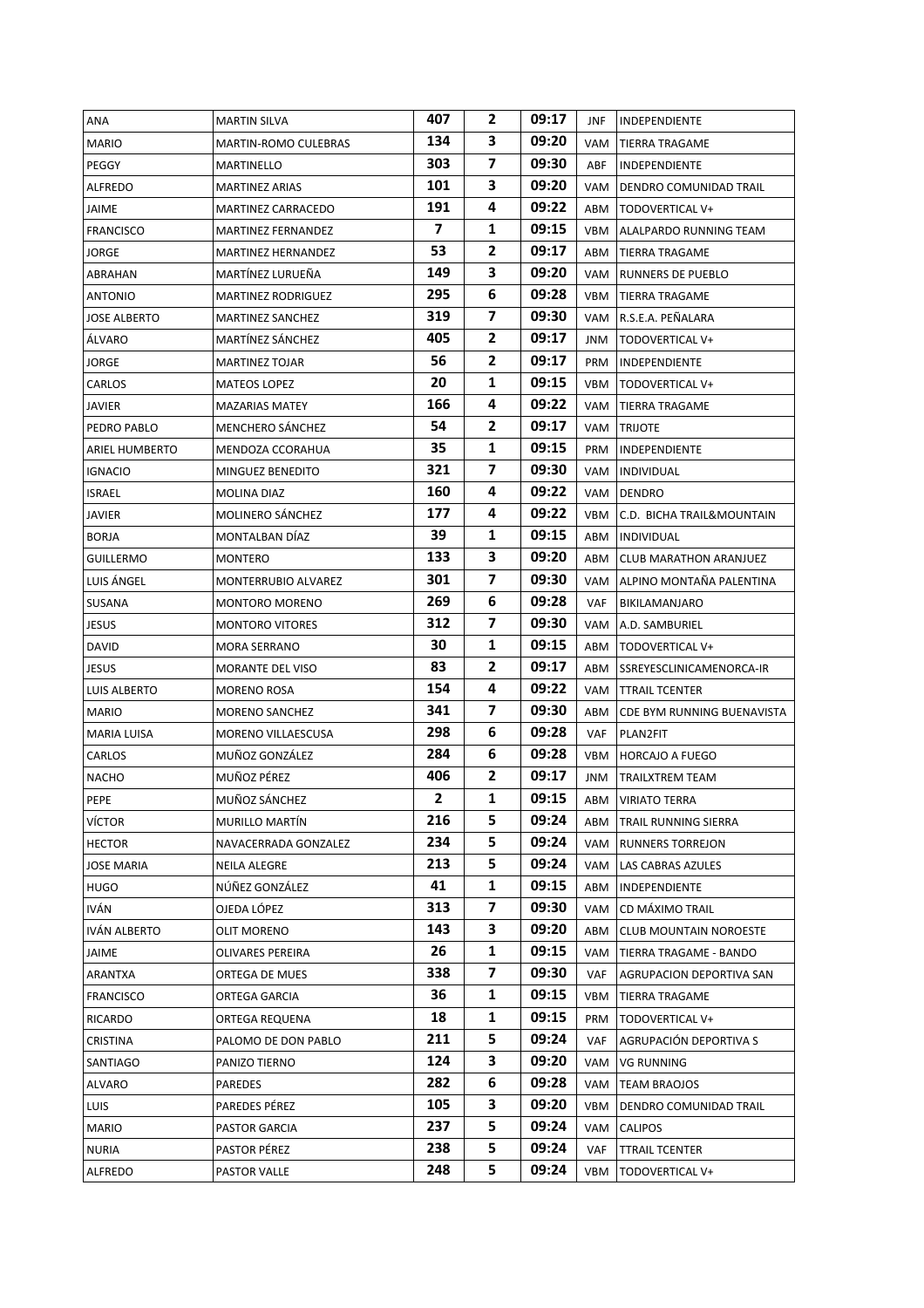| JAVIER              | PATRICIO ALVARO      | 329 | 7            | 09:30 |     | VBM RSEA PEÑALARA               |
|---------------------|----------------------|-----|--------------|-------|-----|---------------------------------|
| <b>NATALIA</b>      | PENDAS FRANCO        | 48  | 1            | 09:15 | VAF | <b>T-TRAIL T-CENTER</b>         |
| <b>JORDI</b>        | PEÑAS PADILLA        | 116 | 3            | 09:20 | VAM | <b>TIERRA TRAGAME</b>           |
| LUCAS               | PERALTA              | 110 | 3            | 09:20 | ABM | TRAIL RUNNING SIERRA            |
| <b>JUAN IGNACIO</b> | PEREA MORALEDA       | 276 | 6            | 09:28 |     | VBM   TODOVERTICAL V+           |
| <b>ALBERTO</b>      | PEREZ BERMEJO        | 190 | 4            | 09:22 | VAM | CLUB ATLETISMO VELILLA DE S     |
| EDUARDO             | PEREZ DIAZ           | 145 | 3            | 09:20 | VAM | CLUB ATLETISMO ZANCADAS         |
| MANUEL              | PÉREZ GÓMEZ          | 266 | 6            | 09:28 |     | VBM   TIERRA TRAGAME            |
| OLIVER              | PEREZ LOPEZ          | 294 | 6            | 09:28 | VAM | <b>VIRUS TRAIL</b>              |
| ALBERTO             | PEREZ NOTARIO        | 201 | 5            | 09:24 | VAM | <b>TIERRA TRAGAME</b>           |
| <b>MIGUEL</b>       | PÉREZ PANIAGUA       | 21  | 1            | 09:15 |     | VAM   BANDOLEROS DE GUADARRA    |
| LUIS DEMÓFILO       | PÉREZ VÁZQUEZ        | 271 | 6            | 09:28 |     | VAM RSEA PEÑALARA               |
| GERARDO             | PIERA GIL            | 71  | 2            | 09:17 | VAM | DLC TRAIL TEAM                  |
| FERNANDO            | PINILLA GARCIA       | 251 | 6            | 09:28 | ABM | AGOTEAM                         |
| SILVANO             | <b>POGGIONI</b>      | 279 | 6            | 09:28 | VBM | CDE MIACUMA LAS ROZAS           |
| ANDRÉS              | POLLEDO PANDO        | 339 | 7            | 09:30 |     | ABM   TODOVERTICAL V+           |
| PEDRO PABLO         | POLO ZOYA            | 288 | 6            | 09:28 | VAM | REQUIEBROS Y TROCHAS TRAI       |
| CELSO               | PRADOS ESPASANDIN    | 322 | 7            | 09:30 | VBM | INDIVIDUAL                      |
| LENKA               | PRIBYLOVA            | 49  | 1            | 09:15 | VAF | INDEPENDIENTE                   |
| DAVID               | <b>PUERTAS GIJON</b> | 82  | $\mathbf{2}$ | 09:17 | ABM | <b>ATLETISMO ZANCADAS</b>       |
| CARLOS              | QUEIRUGA ZABALLOS    | 275 | 6            | 09:28 |     | VAM RUNNERS TORREJÓN            |
| RAUL                | QUILEZ               | 9   | 1            | 09:15 | VAM | TODOVERTICAL V+                 |
| JESUS               | RABANAL TORRES       | 219 | 5            | 09:24 |     | VAM RSEA PEÑALARA               |
| JUAN                | RAMIREZ VALDERRAMA   | 12  | 1            | 09:15 | VAM | ALALPARDO RUNNING TEAM          |
| JORGE               | RAMOS-MANUZ MARTIN   | 265 | 6            | 09:28 |     | <b>VBM</b> TWONAMES TRAIL       |
| <b>ENRIQUE</b>      | REBOLLO CALVO        | 283 | 6            | 09:28 | ABM | <b>RUNNERS TORREJON</b>         |
| RAÚL                | REGAÑO SÁNCHEZ       | 57  | $\mathbf{z}$ | 09:17 | VAM | <b>TIERRA TRAGAME</b>           |
| <b>ROBERTO</b>      | <b>RESCO HERRERA</b> | 174 | 4            | 09:22 |     | VAM   CDE PERLAS TRIATLON COLME |
| ALEJANDRO           | RINCÓN CANO          | 270 | 6            | 09:28 | VAM | <b>CORREDORES CHIFLADOS</b>     |
| RAUL                | RIONDA BENITO        | 138 | 3            | 09:20 |     | VAM AVIENTU                     |
| ELENA               | RIVAL MEDINA         | 250 | 5            | 09:24 | ABF | AGOTEAM                         |
| ALVARO              | RIVERA SANTAMARIA    | 120 | 3            | 09:20 |     | ABM   DLC TARIL TEAM            |
| RAÚL                | RODERA GUTIÉRREZ     | 285 | 6            | 09:28 | VAM | OHANA                           |
| <b>DAVID</b>        | RODRIGO HERRERO      | 38  | 1            | 09:15 | VAM | LA PEDRIZA DEL MANZANARES       |
| BELEN               | RODRIGUEZ            | 47  | 1            | 09:15 | ABF | INDEPENDIENTE                   |
| LUIS                | RODRÍGUEZ CALDERÓN   | 68  | $\mathbf{2}$ | 09:17 | VAM | ALALPARDO RUNNING TEAM          |
| VÍCTOR              | RODRÍGUEZ CARRASCO   | 277 | 6            | 09:28 | ABM | TIERRA TRAGAME                  |
| RAFAEL              | RODRÍGUEZ CUBILLO    | 315 | 7            | 09:30 | VBM | RSEA PEÑALARA                   |
| <b>HECTOR</b>       | RODRIGUEZ GONZÁLEZ   | 168 | 4            | 09:22 | VAM | ALKAYATA RIDERS                 |
| <b>JOSE ANTONIO</b> | RODRIGUEZ MARTIN     | 153 | 4            | 09:22 | VAM | TODOVERTICAL V+                 |
| <b>HECTOR</b>       | RODRÍGUEZ NAVARRETE  | 15  | 1            | 09:15 | PRM | RSEA PEÑALARA                   |
| PABLO               | RODRIGUEZ RUBIO      | 157 | 4            | 09:22 | ABM | TODOVERTICAL V+                 |
| JUAN JOSÉ           | ROJO DEL FRESNO      | 242 | 5            | 09:24 | VAM | CLUB ESCALADA CHAPA Y SIGUE     |
| <b>JUAN CARLOS</b>  | ROQUE BERMEJO        | 302 | 7            | 09:30 | VAM | RUNNING AND TRAIL TEAM          |
| JOSÉ MARÍA          | ROS NOGALES          | 253 | 6            | 09:28 | ABM | SOULFIT SPORTS                  |
| FERNANDO            | ROSADO JIMÉNEZ       | 231 | 5            | 09:24 | VAM | CLUB RUNNING AND TRAIL TE       |
| JESÚS               | RUANO BELLIDO        | 137 | 3.           | 09:20 | VAM | TODOVERTICAL V+                 |
| JUAN ANTONIO        | RUANO PADILLA        | 158 | 4            | 09:22 | VAM | INDEPENDIENTE                   |
| <b>DIEGO</b>        | RUIZ HERNÁNDEZ       | 221 | 5            | 09:24 | ABM | ALCARRIA TREKKING               |